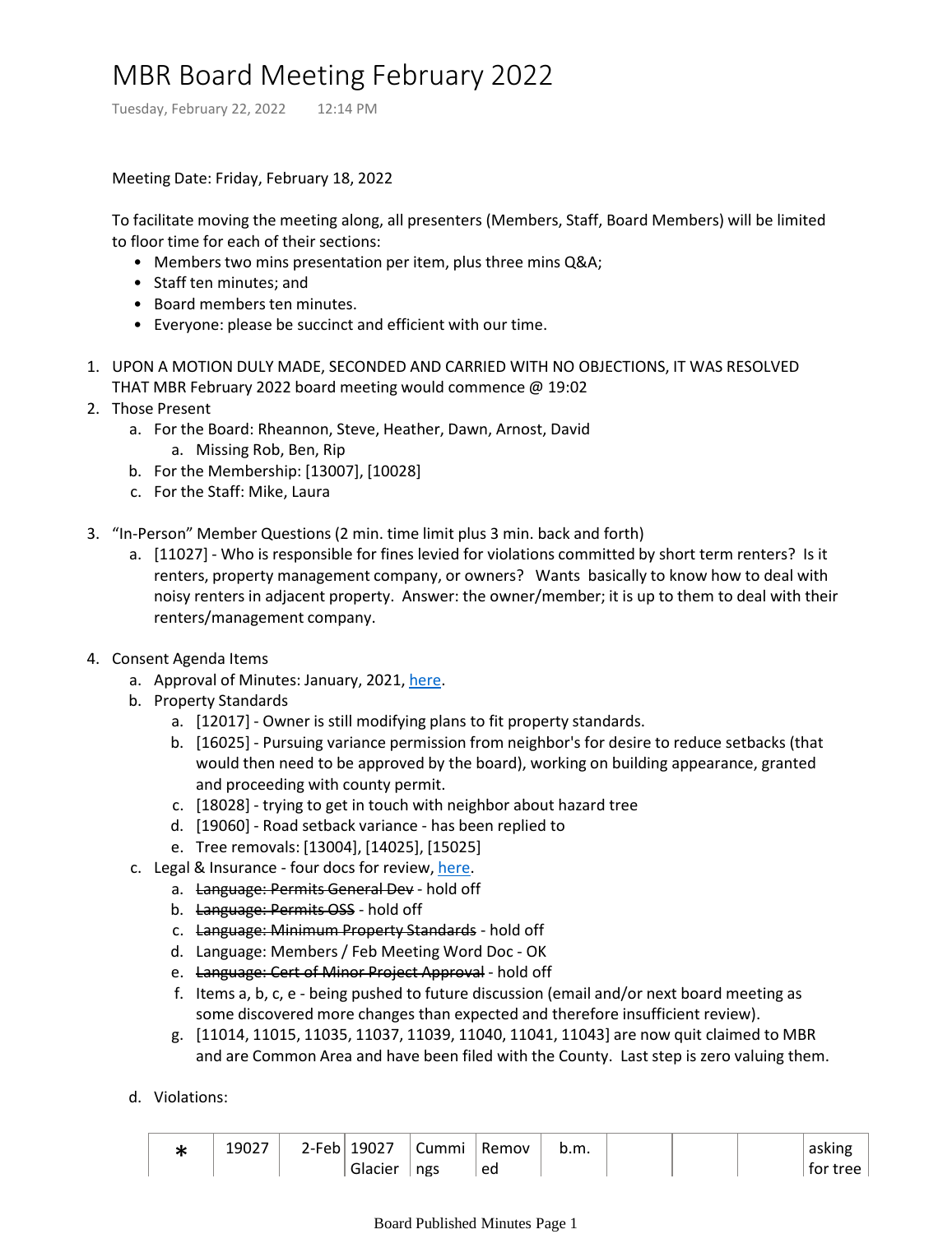|        |       |           | Glacier<br>Rim<br><b>Drive</b>           | ngs                              | ed<br>trees<br>without<br>board<br>approv<br>al              |      |             |       |        | for tree<br>remova<br>I<br>permiss<br>ion<br>letter<br>by<br>(3/2)/<br>respon<br>ded                                   |
|--------|-------|-----------|------------------------------------------|----------------------------------|--------------------------------------------------------------|------|-------------|-------|--------|------------------------------------------------------------------------------------------------------------------------|
| $\ast$ | 14012 | $12$ -Feb | 14012<br>Welco<br>me<br>Road             | Payne/<br>Goldma<br>n            | Go<br>Carts                                                  | b.m. | warnin<br>g |       |        | warnin<br>g letter<br>2/12                                                                                             |
| $\ast$ | 14004 | 12-Feb    | 14004<br>Welco<br>me<br>Road             | Jury                             | Perc<br>holes<br>not<br>filled                               | b.m. | warnin<br>g |       | 20-Mar | warnin<br>g letter<br>2/12                                                                                             |
| $\ast$ | 12028 | $12$ -Feb | 12028<br>Shuksa<br>n Rim<br><b>Drive</b> | Hicks                            | unauth<br>orized<br>busines<br>s signs<br>on<br>propert<br>у | b.m. | warnin<br>g |       | 20-Mar | warnin<br>g 2/12                                                                                                       |
| $\ast$ | 18010 | 15-Feb    | 18010<br>Glacier<br>Rim<br>Drive         | Brake/J<br>ohnson<br>/Morga<br>n | Noise<br>Compla<br>int                                       | c.m. | fine        | \$100 |        | repeate<br>d noise<br>complai<br>nts<br>from<br>neighb<br>ors.<br>Letter<br>also<br>sent to<br>Mt.<br>Baker<br>Lodging |
| $\ast$ | 11068 | $16$ -Feb | 11068<br>Whistle<br>r Lane               | Pac                              | <b>Broken</b><br>Gate by<br>contrac<br>tor                   | c.m. | fine        | \$200 |        | Fine for<br>breakin<br>g front<br>gate                                                                                 |
|        |       |           |                                          |                                  |                                                              |      |             |       |        |                                                                                                                        |

- e. G&M director not present
- f. Financials: Review Items [Default \(sharepoint.com\)](https://mtbakerrim.sharepoint.com/sites/mbrboard/ReviewItems/AllItems.aspx?RootFolder=%2Fsites%2Fmbrboard%2FShared%20Documents%2FFINANCIALS%2F2022%20Monthly%20Financials&FolderCTID=0x012000B6AE82B15273DD48A386BCF4CF69FE3D&View=%7BF3330C0A%2DC1EA%2D4758%2D8FF7%2D6FB14D754F39%7D)
- g. Consent Agenda good, minus removals/held items.

## 5. New and Continuing Business

a. Secretary - nothing.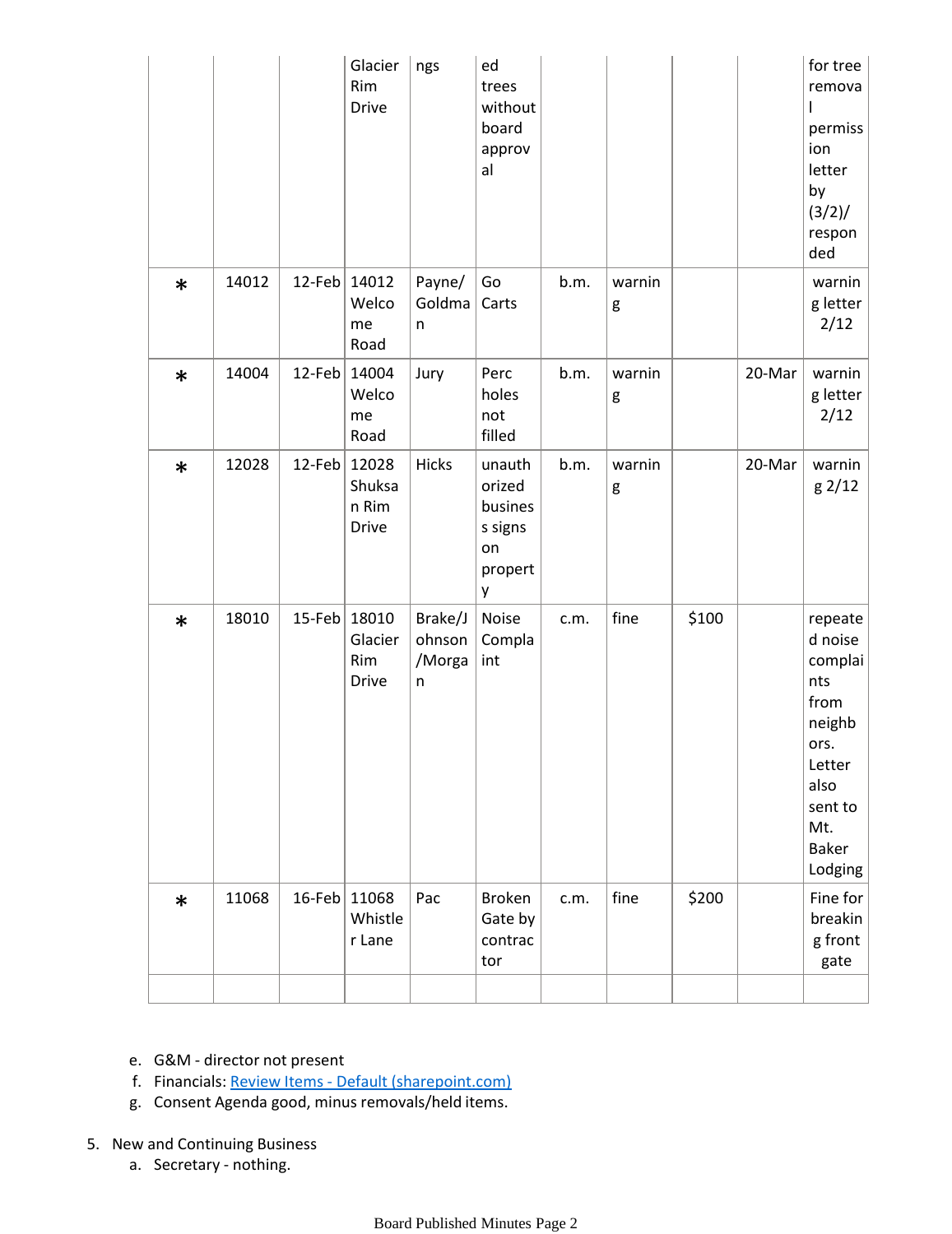- b. Treasurer working on budget [20 mins]
- c. President nothing
- d. G&M not present
- e. Mike
	- a. Gutter down off clubhouse. It is being looked at for repair
	- b. Heat pump delivered (we know this from last month's meeting)
	- c. Salt water system is being delivered / likely today.
	- d. Starts to talk about Property Standards doc, but Steve luckily tries to shut it down. But he keeps talking and talking. We have spent 15 mins on this. Three times after told we were taking this off line.
	- Wants to know about vacation overtime. Apparently Rip never told him what holidays were e. to be paid at 1.5x.
		- i. David suggests he get it in writing from Rip.
		- ii. Also, communicated that 1.5x (overtime) holidays from Exec Session are: Thanksgiving (US), Christmas, Memorial day (US), Labor Day (US), New Year's, Fourth of July.
	- f. Note: Generally way too much detail here and most if not all of these items should have been on the consent agenda since they were all FYI's and this took 20 mins.
- f. Property Standards
	- a. [12031] & [12032] Owner feels unfairly treated because cul-de-sac is not paved. There are no houses on these lots and said "cul-de-sac" appears only on maps; all lots have access to Shuksan Rim Drive currently, and it exists as a cul-de-sac only on the map. Owner is withholding HOA dues because of this mistreatment. Note: the next door property (12029a/b) is the lot that was illegally subdivided years ago, and neither of those two lots (12029a/b) can be developed. UPON A MOTION DULY MADE, SECONDED AND CARRIED WITH NO OBJECTIONS, IT WAS RESOLVED THAT MBR will continue to bill member for dues; account will continue to accrue interest & charges; and if unpaid will eventually have lien applied against the property.
- g. Legal & Insurance
	- a. Language: Minimum Property Standards
	- b. Three other lots from two owners may be transferred to MBR by members.
	- c. Lien filing procedure and bylaws / etc. need work on. Original lands west 1971 filing and amended 1993 filed resolutions ([http://recording.whatcomcounty.us/Image/DocumentImage?year=](http://recording.whatcomcounty.us/Image/DocumentImage?year=1993&itemId=324236) [1993&itemId=324236](http://recording.whatcomcounty.us/Image/DocumentImage?year=1993&itemId=324236)) are different from current procedure.
	- We need a waiver and release to deal with property owners whenever we do anything d. related to a members property. While normally we don't do anything on a member's lot, there could be situations that create exposure to MBR. e.g., taking brush that owners leave out for mulching/chipping and blowing chips back on their lot. Same with water flow. David to check to see if he has boilerplate waiver language we can reuse. Steve reiterates that he does not act as MBR's attorney.
- h. Violations nothing substantive, Just reminder that members should get documentation for anything they are complaining about.
- i. Member at large
	- a. Nothing substantive; he has been out of country for over a month.
	- b. He will look at electrical issues with cameras in recycling and garbage area.
	- c. Says he saw email about locking garbage area and changing to controlled access. Believes it is doable.
- j. Member relations nothing
- 6. Other
	- a. David mentions Ziply. Rheannon, Arnost (connection totally dead), and heather/dawn w/o lines.